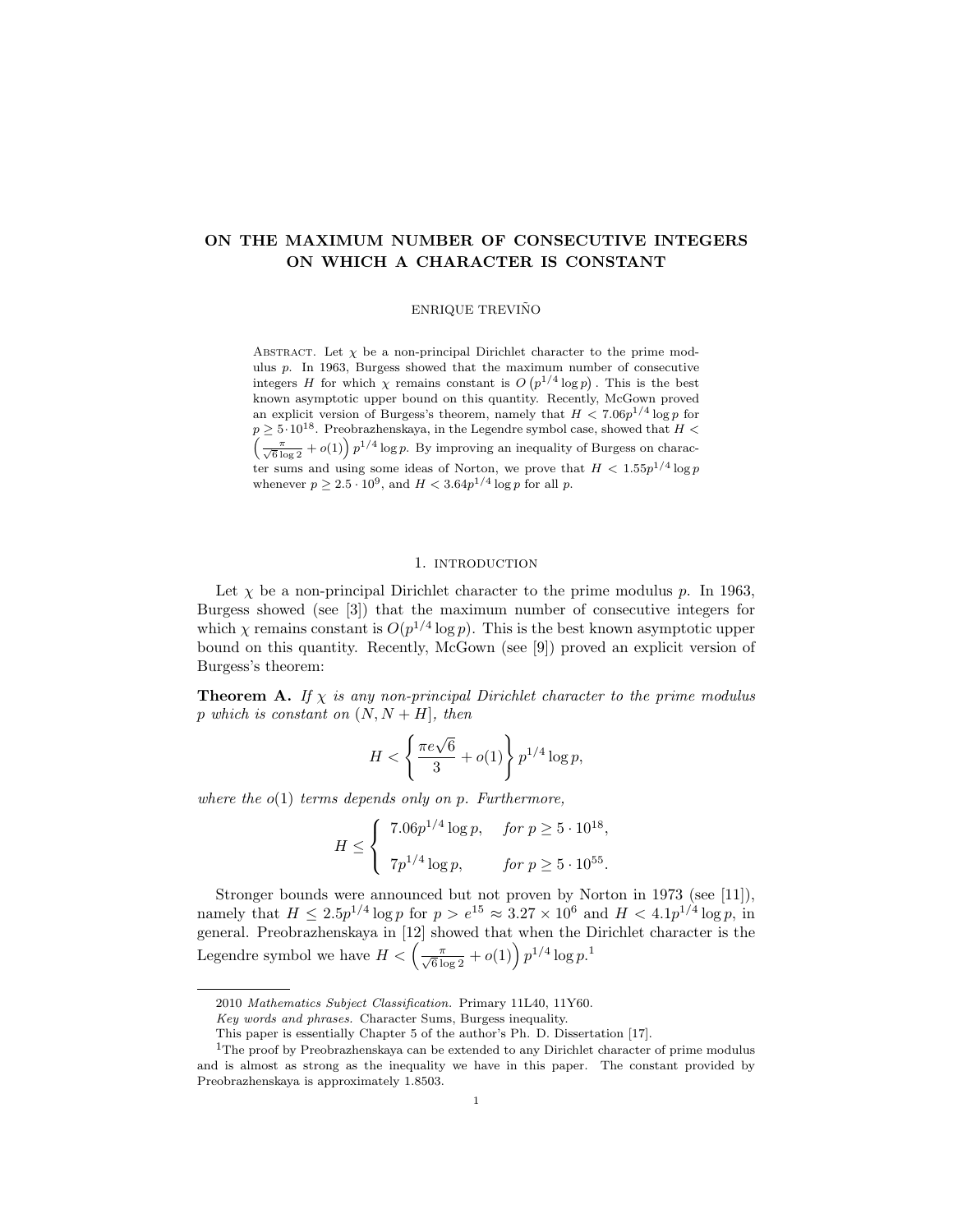#### $\begin{minipage}{.4\linewidth} \textbf{ENRIQUE} \textbf{TRUE} \textbf{TRUE} \end{minipage}$

The main ingredient in the proof of McGown is estimating

$$
S_{\chi}(h, w) = \sum_{m=1}^{p} \left| \sum_{l=0}^{h-1} \chi(m+l) \right|^{2w},
$$

where p is a prime,  $\chi$  is a non-principal character mod p, and  $h \leq p$  is a positive integer. Burgess, using Weil's work on the Riemann Hypothesis for function fields (see [18]), showed in [2] that  $S_{\chi}(h, w) < (4w)^{w+1}ph^{w} + 2wp^{1/2}h^{2w}$ . McGown improved this estimate (see [9]) to  $S_{\chi}(h, w) < \frac{1}{4} (4w)^w p h^w + (2w - 1)p^{1/2} h^{2w}$ . In [16], with the further restriction that  $w \le 9h$ , the author improved the estimate to

(1) 
$$
S_{\chi}(h, w) < \frac{(2w)!}{2^w w!} p h^w + (2w - 1) p^{1/2} h^{2w}.
$$

In this paper, with help from the upper bound (1) on  $S_{\chi}(h, w)$  and an improvement on McGown's lower bound for  $S_{\chi}(h, w)$ , we are able to prove Norton's claim and go a little further.

**Theorem 1.** If  $\chi$  is any non-principal Dirichlet character to the prime modulus p which is constant on  $(N, N + H]$ , then

$$
H < \left\{ \frac{\pi}{2} \sqrt{\frac{e}{3}} + o(1) \right\} p^{1/4} \log p,
$$

where the  $o(1)$  terms depends only on p. Furthermore,

$$
H \le \begin{cases} 3.64p^{1/4}\log p, & \text{for all odd } p, \\ 1.55p^{1/4}\log p, & \text{for } p \ge 2.5 \cdot 10^9. \end{cases}
$$

**Remark 1.** The constant  $\frac{\pi}{2}\sqrt{\frac{e}{3}} = 1.49522...$  is  $\frac{1}{2\sqrt{2e}} = 0.214441...$  times the size of McGown's asymptotic constant.

One reason we study this problem is that it is a generalization of the problem of finding the least k-th power non-residue mod p (the case  $N = 0$ ) and it allows one to bound the maximum number of consecutive integers that belong to a given coset  $C_p/C_p^k$ , where  $C_p = (\mathbb{Z}/p\mathbb{Z})$ . Furthermore, McGown (see [8]) was able to use bounds on the least k-th power non-residue and the second least k-th power non-residue to put a bound on the size of the discriminant of a Norm-Euclidean Galois cubic field. Regarding the least  $k$ -th power non-residue, Norton proved that the least k-th power non-residue is bounded by  $4.7p^{1/4}\log p$  in [10]. The author improved this to  $1.1p^{1/4}\log p$  in [16].

Notation. Most of our notation is standard. A possible exception is our notation for  $\prod_{p|n} p$  (the *algebraic radical* of *n*), written here as rad(*n*) (some papers use the notation  $\gamma(n)$ ). We write  $\mu(n)$  for the Moebius function,  $(a, b)$  for the greatest common divisor of the integers  $a$  and  $b$ , and we write  $\log x$  for the natural logarithm  $of x.$ 

### 2. Some Lemmas

To prove Theorem 1 we will need a lower bound for  $S_{\chi}(h, w)$ . Before we can find a lower bound for  $S_{\chi}(h, w)$  we need to prove four lemmas. The first lemma is an estimate on the number of squarefree numbers up to a real number  $X$ . The second lemma is an upper bound on the tail of the sum of  $\mu(d)/d^2$ . The third lemma is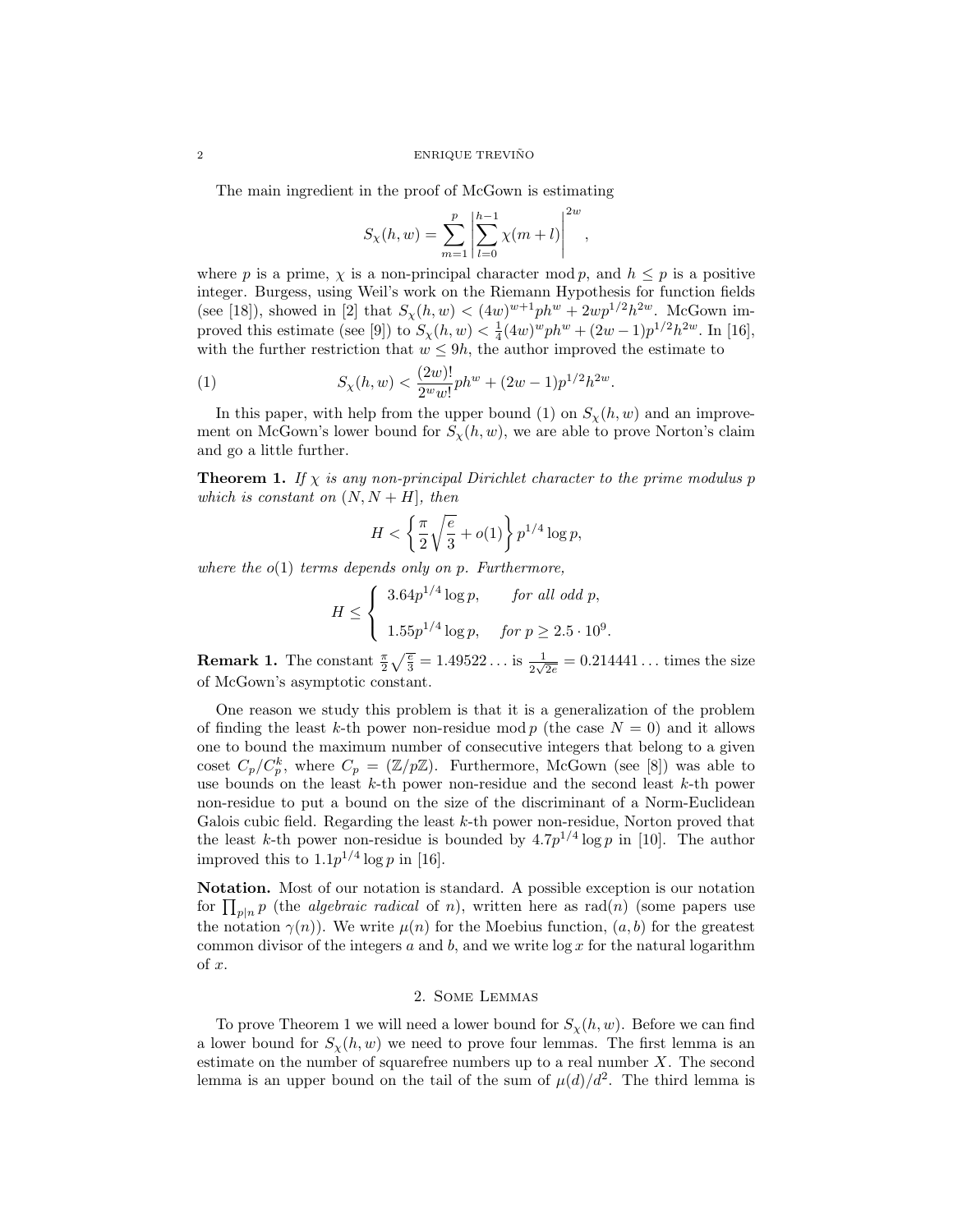a nice result concerning  $\mu(d)/d$ . The first three lemmas will be used to prove the main lemma, which is an estimate which will be crucial in giving a lower bound for  $S_{\mathcal{Y}}(h, w)$ .

**Lemma 1.** For real  $X \geq 1$ , the number of squarefree integers in [1, X] is at most  $\frac{2}{3}X + 2.$ 

*Proof.* The number of squarefree numbers up to  $X$  is at most

$$
\lfloor X \rfloor - \left\lfloor \frac{X}{4} \right\rfloor - \left\lfloor \frac{X}{9} \right\rfloor + \left\lfloor \frac{X}{36} \right\rfloor \le \frac{2}{3}X + 2.
$$

**Lemma 2.** For real  $X \geq 1$  and a a positive integer we have

$$
\left| \sum_{\substack{d>X \\ (d,a)=1}} \frac{\mu(d)}{d^2} \right| < \frac{1}{X},
$$

 $\overline{\phantom{a}}$  $\overline{\phantom{a}}$  $\overline{\phantom{a}}$  $\overline{\phantom{a}}$  $\overline{\phantom{a}}$  $\overline{\phantom{a}}$  $\overline{\phantom{a}}$ 

*Proof.* Note that for any positive integer d we have that  $\frac{1}{d^2}$  is smaller than  $\int_{d-1/2}^{d+1/2}$ dt  $\frac{du}{t^2}$ .

Thus

$$
\sum_{\substack{d>X \ (d,a)=1}} \frac{\mu(d)}{d^2} \le \sum_{d>X} \int_{d-\frac{1}{2}}^{d+\frac{1}{2}} \frac{dt}{t^2} = \int_{X-\frac{1}{2}}^{\infty} \frac{dt}{t^2} = \frac{1}{X-\frac{1}{2}}.
$$

 $\overline{\phantom{a}}$ To change  $X - 1/2$  into X, note that there is at least one d missing in the interval  $[X, X + 4]$ , since we only take squarefree d's in the sum. Thus the absolute value of the sum is smaller than  $\frac{1}{X-\frac{1}{2}}-\frac{1}{(X+4)^2}$ . This is smaller than  $\frac{1}{X}$  once  $X \ge 11$ , proving the lemma for real  $X \geq 11$ .

To complete the proof for  $X \geq 1$  we need to verify (2) for  $X \leq 11$ . To do this we use the fact that  $\sum$  $\binom{d}{(d,a)=1}$  $\mu(d)$  $\frac{d}{d^2}(\frac{d}{d^2})=\frac{6}{\pi^2}$  $\frac{0}{\pi^2}\prod$  $p|a$  $\left(1-\frac{1}{2}\right)$  $p^2$  $\Big)^{-1}$ , which implies that

$$
\sum_{\substack{d>X \ (d,a)=1}} \frac{\mu(d)}{d^2} = \frac{6}{\pi^2} \prod_{p|a} \left(1 - \frac{1}{p^2}\right)^{-1} - \sum_{\substack{d\leq X \ (a,d)=1}} \frac{\mu(d)}{d^2} = \prod_{p\nmid a} \left(1 - \frac{1}{p^2}\right) - \sum_{\substack{d\leq X \ (a,d)=1}} \frac{\mu(d)}{d^2}.
$$

Let  $M = \prod$ p≤11  $p = 2310$  and  $m = (rad(a), M)$ . Hence, for  $d \leq X \leq 11$  we have

 $(d, a) = (d, m)$ . We also have that  $p \mid \frac{M}{m}$  implies  $p \nmid a$ . Since  $(1 - 1/p^2) < 1$ , then

(3) 
$$
\prod_{p \nmid a} \left(1 - \frac{1}{p^2}\right) - \sum_{\substack{d \leq X \\ (a,d)=1}} \frac{\mu(d)}{d^2} \leq \prod_{p \mid \frac{M}{m}} \left(1 - \frac{1}{p^2}\right) - \sum_{\substack{d \leq X \\ (d,m)=1}} \frac{\mu(d)}{d^2}.
$$

Now, using that  $p \mid a$  implies  $p \mid m$  and that  $(1 - 1/p^2)^{-1} > 1$  yields

$$
(4) \qquad \frac{6}{\pi^2} \prod_{p|a} \left(1 - \frac{1}{p^2}\right)^{-1} - \sum_{\substack{d \leq X \\ (a, \overline{d}) = 1}} \frac{\mu(d)}{d^2} \geq \frac{6}{\pi^2} \prod_{p|m} \left(1 - \frac{1}{p^2}\right)^{-1} - \sum_{\substack{d \leq X \\ (m, \overline{d}) = 1}} \frac{\mu(d)}{d^2}.
$$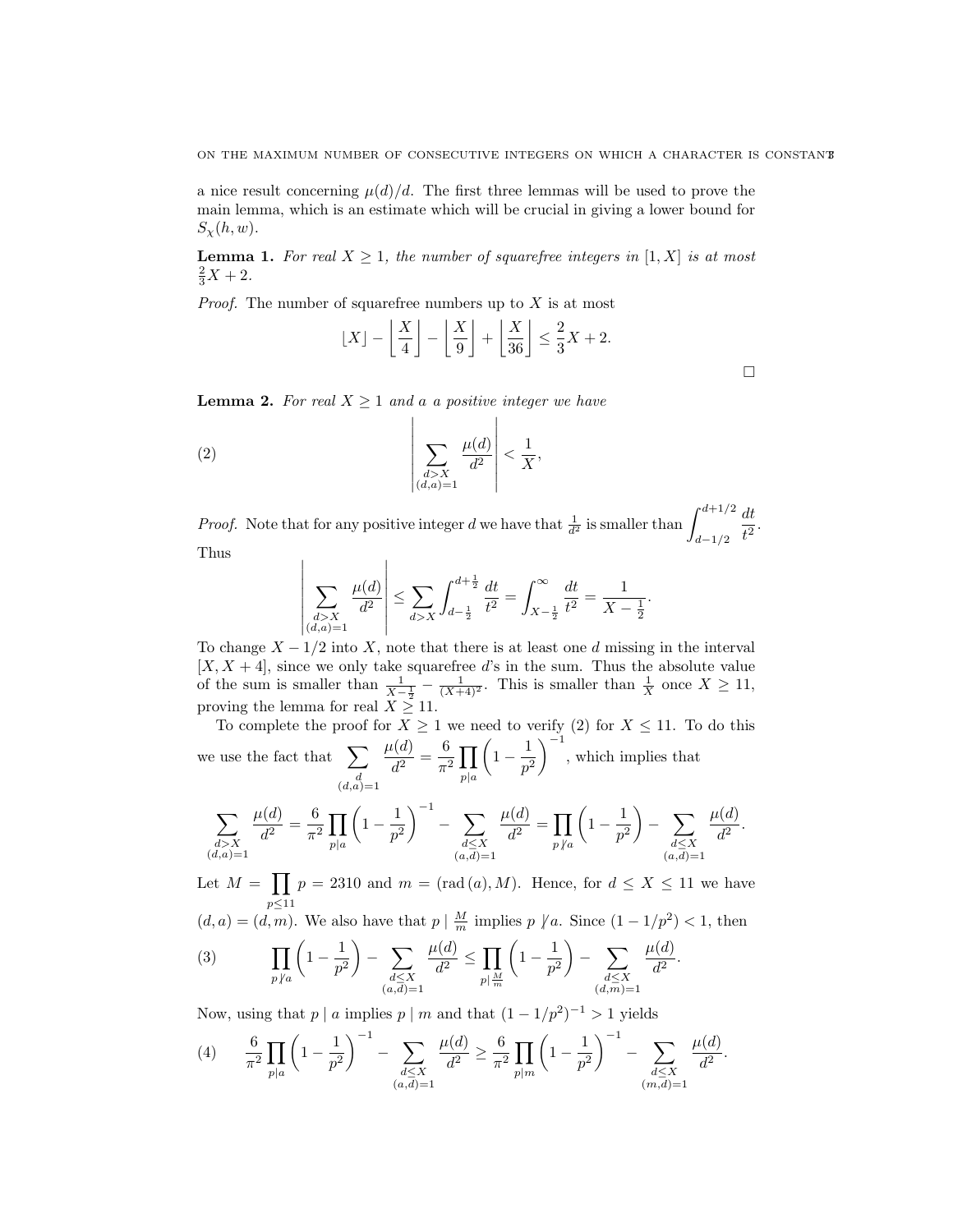One can now manually check that the right hand side of (3) is less than  $\frac{1}{X+1}$  and that the right hand side of (4) is greater than  $-\frac{1}{X+1}$  for integer  $X \in [1,11]$  and

the 32 possible values of  $m$ . This shows that  $\begin{array}{c|c|c|c} \hline \multicolumn{1}{c|}{\textbf{1}} & \multicolumn{1}{c|}{\textbf{1}} \\ \hline \multicolumn{1}{c|}{\textbf{1}} & \multicolumn{1}{c|}{\textbf{1}} \\ \multicolumn{1}{c|}{\textbf{1}} & \multicolumn{1}{c|}{\textbf{1}} \\ \multicolumn{1}{c|}{\textbf{1}} & \multicolumn{1}{c|}{\textbf{1}} \\ \multicolumn{1}{c|}{\textbf{1}} & \multicolumn{1}{c|}{\textbf{1}} \\ \multicolumn{1}{c|}{\textbf{1}} & \multicolumn{1}{c|}{\textbf{$  $\sum$  $d > X$ <br> $(d,a)=1$  $\mu(d)$  $d^2$   $\langle \frac{1}{X+1} \text{ for all integers} \rangle$ 

 $X \in [1, 11]$ . Since this is true for all integers  $X \in [1, 11]$ , then we have (2) for any real  $X \in [1, 11]$ .

Tao in an expository article [15] proved the following lemma<sup>2</sup>. We give a different proof inspired by the online lecture notes of Hildebrand [6].

**Lemma 3.** For  $X \geq 1$  a real number and a a positive integer:

(5) 
$$
\left| \sum_{\substack{d \leq X \\ (d,a)=1}} \frac{\mu(d)}{d} \right| \leq 1.
$$

Proof. Let

$$
e_a(n) := \begin{cases} 1, & \text{if } \operatorname{rad}(n) \mid \operatorname{rad}(a), \\ 0, & \text{otherwise} . \end{cases}
$$

Now consider the sum

$$
S_a(X) := \sum_{n \le X} e_a(n).
$$

First note that if  $S_a(X) = \lfloor X \rfloor$ , then the only term summed in (5) is  $d = 1$ , showing that the sum is 1. Therefore we may assume that  $S_a(X) < |X|$ . Now,

$$
S_a(X) = \sum_{n \le X} e_a(n) = \sum_{n \le X} \sum_{\substack{d|n \\ (d,a)=1}} \mu(d) = \sum_{\substack{d \le X \\ (d,a)=1}} \mu(d) \left\lfloor \frac{X}{d} \right\rfloor.
$$

Therefore

(6)  

$$
\left| X \sum_{\substack{d \leq X \\ (d,a)=1}} \frac{\mu(d)}{d} \right| = \left| S_a(X) + \sum_{\substack{d \leq X \\ (d,a)=1}} \mu(d) \left\{ \frac{X}{d} \right\} \right| = \left| \sum_{\substack{d \leq X \\ \text{rad}(d) \mid \text{rad}(a)}} 1 + \sum_{\substack{d \leq X \\ (d,a)=1}} \mu(d) \left\{ \frac{X}{d} \right\} \right|.
$$

Note that the conditions  $rad(d) | rad(a)$  and  $(d, a) = 1$  overlap only when  $d = 1$ . Therefore the right hand side of (6) is  $\leq |X| + 1$ . Now, note that since  $S_a(X)$  $[X]$ , there is a prime  $j \leq X$  such that  $(j, a) = 1$ . Since  $\mu(j) = -1$ , we can conclude that the right hand side of (6) is  $\leq$  [X]. This concludes the proof of (5).

 $\Box$ 

The following is the main lemma of the section:

<sup>&</sup>lt;sup>2</sup>Generalizations of this inequality can be found in [5] and [14].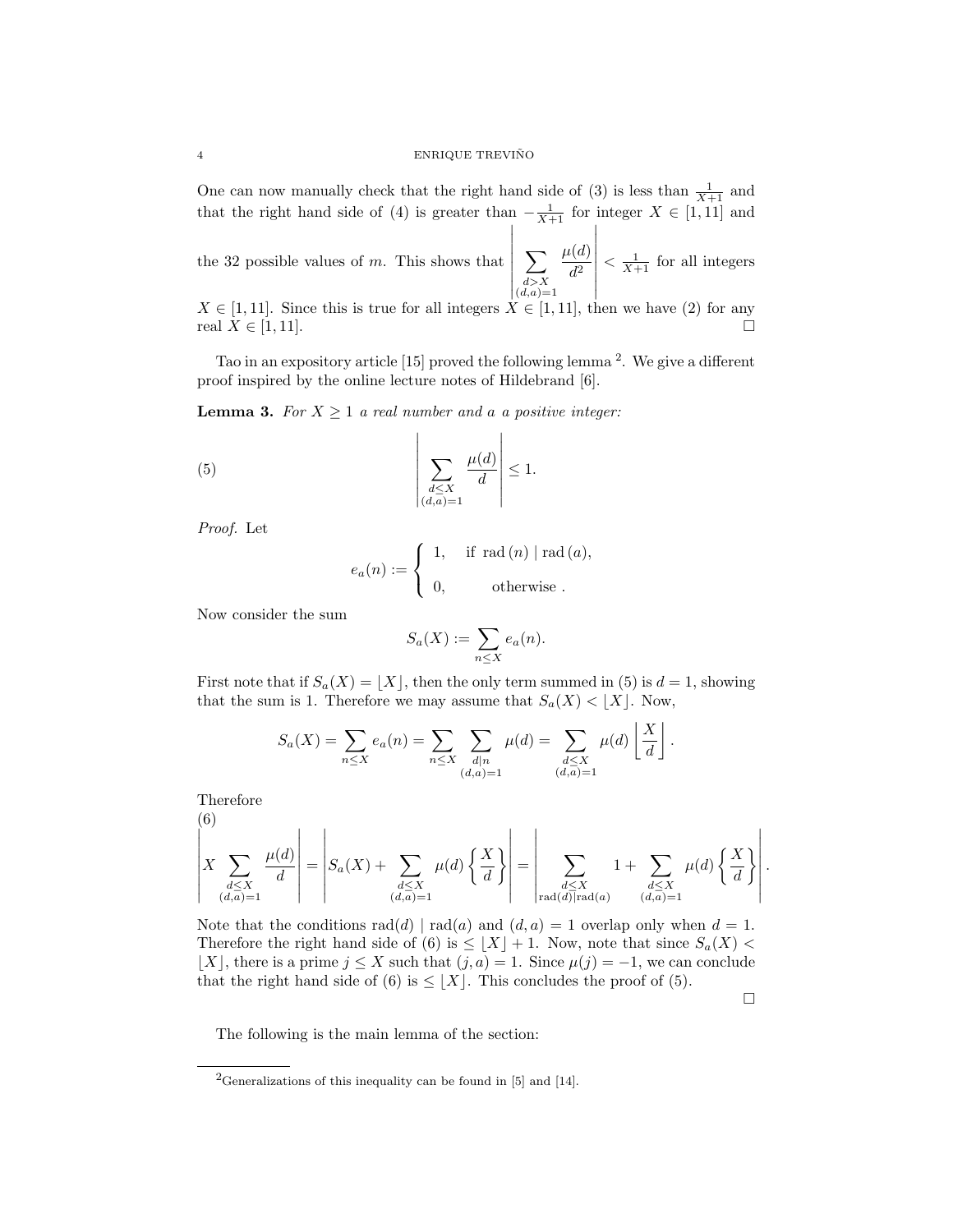## ON THE MAXIMUM NUMBER OF CONSECUTIVE INTEGERS ON WHICH A CHARACTER IS CONSTANT5

**Lemma 4.** For a and b coprime integers and  $X \geq 1$  a real number, we have

$$
\sum_{q \leq X} \sum_{\substack{0 \leq t < q \\ \gcd{(at+b,q)=1}}} \left( \frac{X}{q} - 1 \right) \geq \frac{3}{\pi^2} X^2 - \frac{13}{12} X - \frac{1}{4}.
$$

Proof. Start by using inclusion-exclusion to get the sum equal to

$$
\sum_{q\leq X}\sum_{0\leq t
$$

Writing  $q = rd$  and exchanging summation gives us

$$
\sum_{d\leq X}\sum_{r\leq \frac{X}{d}}\sum_{\substack{0\leq t
$$

Since gcd  $(a, b) = 1$ , the congruence  $at \equiv -b \mod d$  has a solution if and only if  $gcd(d, a) = 1$ . Note that in such a case, there are r values of t such that  $0 \le t < rd$ and  $at \equiv -b \mod d$ . Therefore the sum becomes

(7) 
$$
\sum_{\substack{d \leq x \\ \gcd(d,a)=1}} \mu(d) \sum_{r \leq \frac{X}{d}} \sum_{\substack{0 \leq t < rd \\ at \equiv -b \bmod d}} \left(\frac{X}{rd} - 1\right) = \sum_{\substack{d \leq X \\ \gcd(d,a)=1}} \frac{\mu(d)}{d} \sum_{r \leq \frac{X}{d}} (X - rd).
$$

Writing  $\frac{X}{d} = \left\lfloor \frac{X}{d} \right\rfloor + \left\{ \frac{X}{d} \right\}$  we evaluate the inside sum of (7) as

$$
\sum_{r \leq \frac{X}{d}} (X - rd) = X \left\lfloor \frac{X}{d} \right\rfloor - \frac{d \left\lfloor \frac{X}{d} \right\rfloor \left( \left\lfloor \frac{X}{d} \right\rfloor + 1 \right)}{2} = \frac{X^2}{2d} - \frac{X}{2} + \frac{d \left\{ \frac{X}{d} \right\} \left( 1 - \left\{ \frac{X}{d} \right\} \right)}{2}.
$$

Therefore (7) becomes

$$
(8) \sum_{\substack{d \leq X \\ \gcd\left(\overline{d},a\right)=1}} \frac{\mu(d)}{d} \left(\frac{X^2}{2d} - \frac{X}{2} + \frac{d\{\frac{X}{d}\}\left(1 - \{\frac{X}{d}\}\right)}{2}\right) =
$$
  

$$
\sum_{\substack{d \geq 1 \\ (d,a)=1}} \frac{\mu(d)}{d^2} - \frac{X^2}{2} \sum_{\substack{d>X \\ (d,a)=1}} \frac{\mu(d)}{d^2} - \frac{X}{2} \sum_{\substack{d \leq X \\ (d,a)=1}} \frac{\mu(d)}{d} + \frac{1}{2} \sum_{\substack{d \leq X \\ (d,a)=1}} \mu(d) \left\{\frac{X}{d}\right\} \left(1 - \left\{\frac{X}{d}\right\}\right).
$$

Now,

(9) 
$$
\sum_{\substack{d\geq 1\\(d,a)=1}}\frac{\mu(d)}{d^2}=\frac{6}{\pi^2}\prod_{p|a}\left(1-\frac{1}{p^2}\right)^{-1}\geq \frac{6}{\pi^2}.
$$

Using Lemma 1 we get

$$
(10) \qquad \frac{1}{2} \sum_{\substack{d \leq X \\ (d,a)=1}} \mu(d) \left\{ \frac{X}{d} \right\} \left( 1 - \left\{ \frac{X}{d} \right\} \right) \geq -\frac{1}{8} \sum_{\substack{d \leq X \\ d \text{ squarefree}}} 1 \geq -\frac{1}{12} x - \frac{1}{4}.
$$

Combining (9), (10), Lemma 2 and Lemma 3 with (8) yields the proof.  $\Box$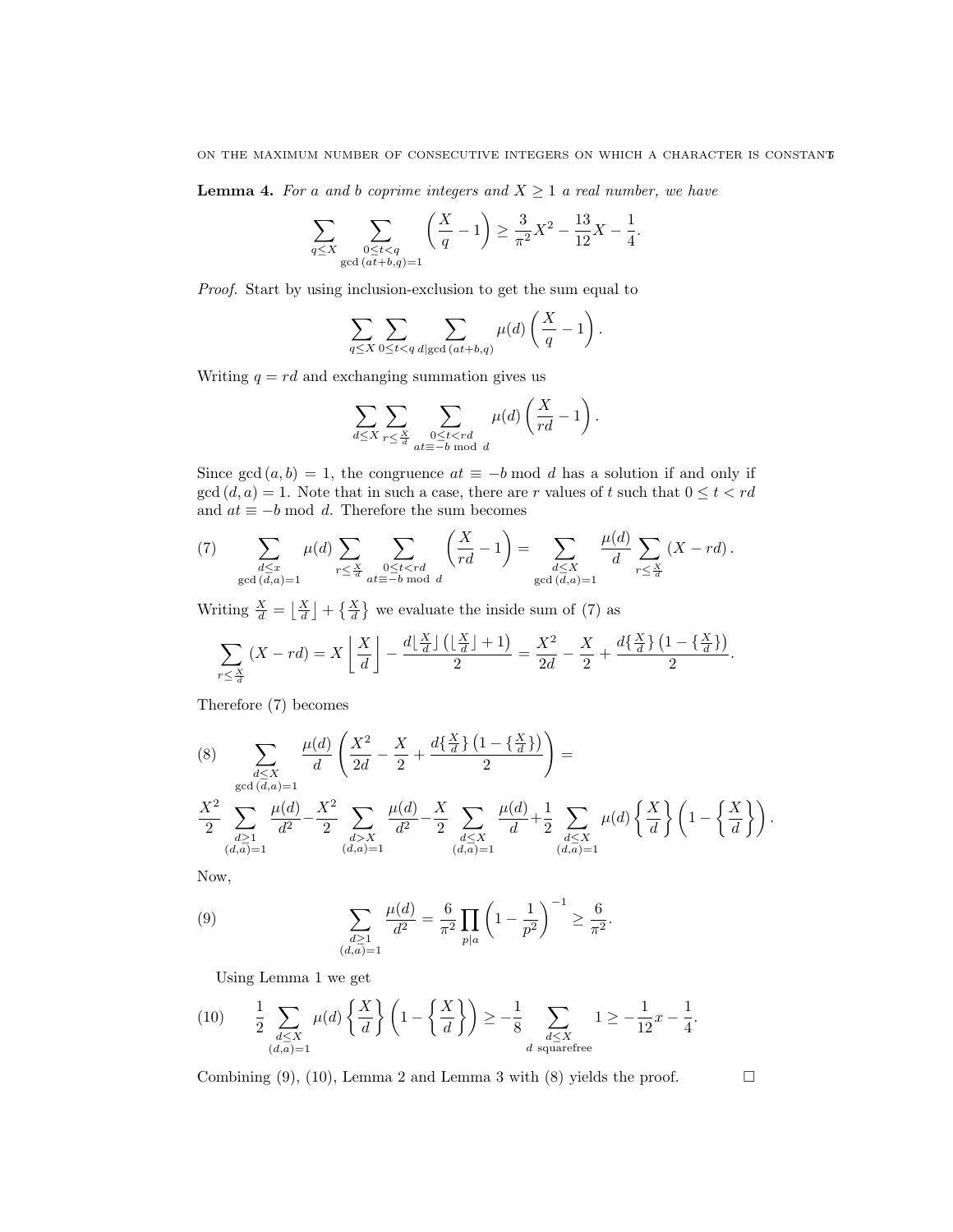#### 6 ENRIQUE TREVIÑO

3. LOWER BOUND FOR  $S_{\chi}(h, w)$ 

Now we are ready to find a lower bound for  $S_{\chi}(h, w)$ . The proposition we shall prove improves Proposition 3.3 in [9] by a factor of 4 and it also has a smaller error term (saving a  $log X$ ). Another improvement is that the proposition has a less demanding condition for H, namely that  $H \leq (\frac{h}{2})^{2/3} p^{1/3}$  instead of  $H \leq$  $(2h-1)^{1/3}p^{1/3}.$ 

Throughout, let  $A = \frac{3}{4}$  $\frac{6}{\pi^2}$ .

**Proposition 1.** Let h and w be positive integers. Let  $\chi$  be a non-principal Dirichlet character to the prime modulus p which is constant on  $(N, N + H]$  and such that

$$
4h \le H \le \left(\frac{h}{2}\right)^{2/3} p^{1/3}.
$$

Let  $X := H/h$ , then  $X \geq 4$  and

$$
S_{\chi}(h, w) \ge \left(\frac{3}{\pi^2}\right) X^2 h^{2w+1} g(X) = A H^2 h^{2w-1} g(X),
$$

where

$$
g(X) = 1 - \left(\frac{13}{12AX} + \frac{1}{4AX^2}\right).
$$

Proof. The proof follows McGown's treatment of the method of Burgess with some modifications inspired by the work of Norton.

By Dirichlet's Theorem in Diophantine approximation (see Theorem 7 on p. 101 of [4]), there exist coprime integers a and b satisfying  $1 \le a \le \lfloor \frac{2H}{h} \rfloor$  and

(11) 
$$
\left| a \frac{N}{p} - b \right| \le \frac{1}{\left\lfloor \frac{2H}{h} \right\rfloor + 1} \le \frac{h}{2H}.
$$

Let's define the real interval:

$$
I(q,t) := \left(\frac{N+pt}{q}, \frac{N+H+pt}{q}\right],
$$

for integers  $0 \le t < q \le X$  and  $gcd(at + b, q) = 1$ .

The reason  $I(q, t)$  is important, is that  $\chi$  is constant inside the interval. Indeed, if  $m \in I(q,t)$ , then  $\chi(qm - pt) = \chi(N + i)$  for some i such that  $0 \le i \le H$ . Therefore  $\chi(m) = \bar{\chi}(q)\chi(N+i)$ . We will show that the  $I(q, t)$  are disjoint and that  $I(q,t) \subseteq (0,p).$ 

First, let's show that the  $I(q,t)$  are disjoint. If  $I(q_1,t_1)$  and  $I(q_2,t_2)$  overlap then either  $\frac{N+pt_1}{q_1} \leq \frac{N+pt_2}{q_2} < \frac{N+H+pt_1}{q_1}$  or  $\frac{N+pt_2}{q_2} \leq \frac{N+pt_1}{q_1} < \frac{N+H+pt_2}{q_2}$ .

In the first case, multiply all by  $q_1q_2$  and then subtract  $Nq_2 + pt_1q_2$ . This yields

$$
0 \le N(q_1 - q_2) + p(t_2 q_1 - t_1 q_2) < H q_2.
$$

Analogously, for the second case, we get

$$
-Hq_1 < N(q_1 - q_2) + p(t_2q_1 + t_1q_2) \le 0.
$$

Therefore,

(12) 
$$
\left|\frac{N(q_1-q_2)}{p}+t_2q_1-t_1q_2\right|<\frac{\max\{q_1,q_2\}H}{p}\leq\frac{XH}{p}.
$$

Therefore, combining (11) and (12), we get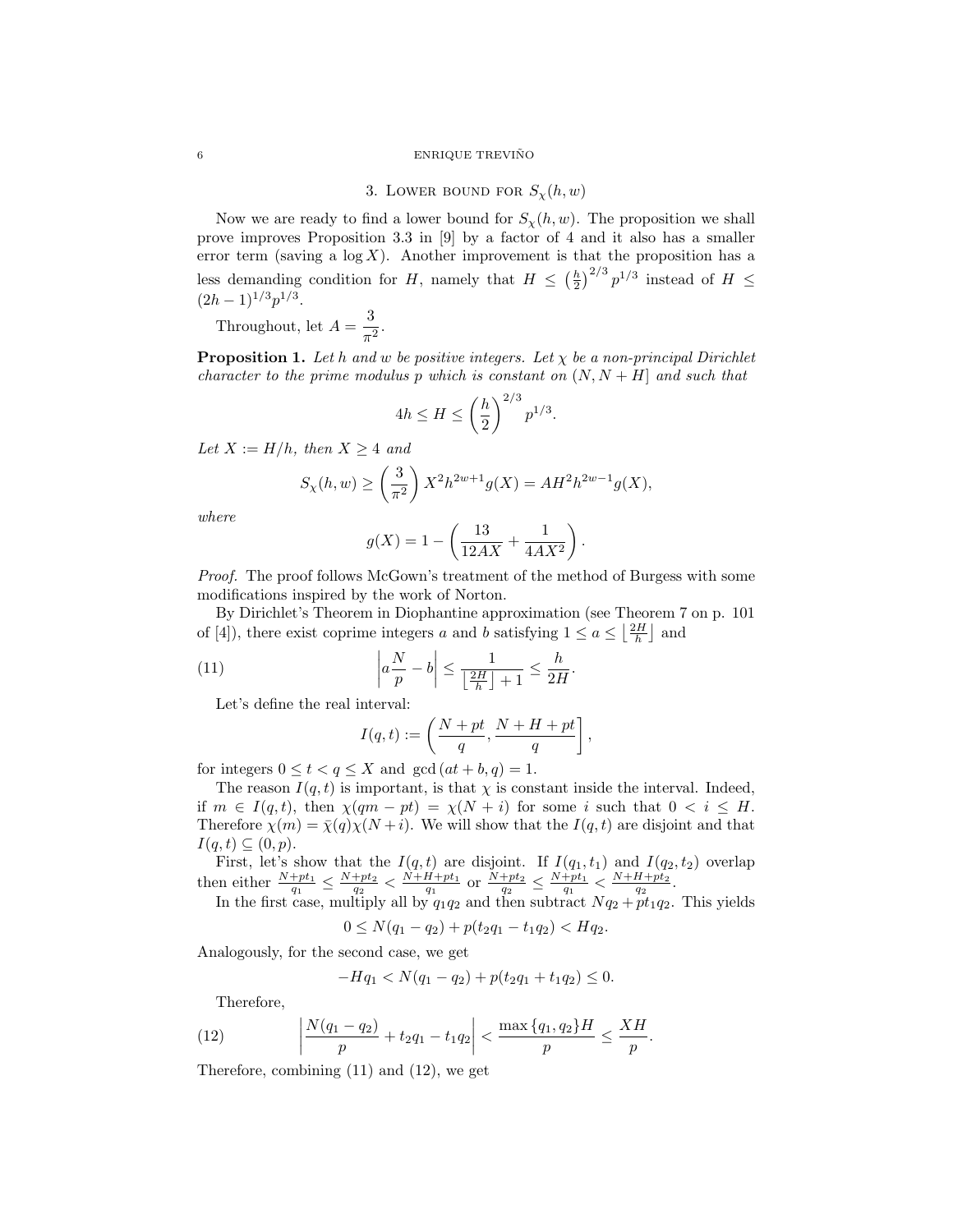ON THE MAXIMUM NUMBER OF CONSECUTIVE INTEGERS ON WHICH A CHARACTER IS CONSTANT7

$$
\left| \frac{b}{a}(q_1 - q_2) + t_2 q_1 - t_1 q_2 \right| = \left| \left( \frac{N}{p} + \left( \frac{b}{a} - \frac{N}{p} \right) \right) (q_1 - q_2) + t_2 q_1 - t_1 q_2 \right|
$$
  
\n
$$
\leq \left| \frac{N}{p}(q_1 - q_2) + t_2 q_1 - t_1 q_2 \right| + \left| \left( \frac{b}{a} - \frac{N}{p} \right) (q_1 - q_2) \right|
$$
  
\n
$$
< \frac{XH}{p} + \frac{h|q_1 - q_2|}{2aH} \leq \frac{XH}{p} + \frac{Xh}{2aH} = X \frac{2aH^2 + hp}{2aHp} = \frac{2aH^2 + hp}{2ahp}.
$$

Since  $a \leq \frac{2H}{h}$  and  $H^3 \leq \frac{h^2p}{4}$  by hypothesis, then

$$
\frac{2H^2a + ph}{2ahp} \le \frac{\frac{4H^3}{h} + ph}{2ahp} \le \frac{2ph}{2ahp} = \frac{1}{a}.
$$

Therefore

$$
\left|\frac{b}{a}(q_1-q_2)+t_2q_1-t_1q_2\right|<\frac{1}{a},
$$

implying that

$$
\frac{at_1 + b}{q_1} = \frac{at_2 + b}{q_2}.
$$

However, since  $gcd(at_1 + b, q_1) = 1$  and  $gcd(at_2 + b, q_2) = 1$ , then  $q_1 = q_2$  and therefore  $t_1 = t_2$ . We have now proved that the  $I(q, t)$  are disjoint.

Since  $\chi(p) = 0$ , we can assume without loss of generality that  $N + H < p$ . Now let's prove that  $I(q,t) \subseteq (0,p)$ . If  $m \in I(q,t)$ , then  $m > \frac{N+pt}{q} \ge 0$ . Also,  $m \leq \frac{N+H+pt}{q} < \frac{p(t+1)}{q} \leq p.$ 

Since the  $I(q,t)$  are disjoint and they are contained in  $(0, p)$ , we have

$$
S_{\chi}(h, w) = \sum_{m=0}^{p-1} \left| \sum_{l=0}^{h-1} \chi(m+l) \right|^{2w} \ge \sum_{q,t} \sum_{m \in I(q,t)} \left| \sum_{l=0}^{h-1} \chi(m+l) \right|^{2w}
$$
  

$$
\ge h^{2w} \sum_{q,t} \left( \frac{H}{q} - h \right) = h^{2w+1} \sum_{q \le X} \sum_{\substack{0 \le t < q \\ \gcd(at+b,q)=1}} \left( \frac{X}{q} - 1 \right).
$$

The last inequality is true since there are at least  $\frac{H}{q} - h$  subsets of h consecutive integers in  $I(q, t)$ , and when there are h consecutive integers  $m, m+1, \ldots, m+h-1$ , we have

$$
\left| \sum_{l=0}^{h-1} \chi(m+l) \right|^{2w} = h^{2w}.
$$

To finish the proof of the Proposition we use Lemma 4

## 4. Proof of the main theorem

*Proof of Theorem 1.* Let h and w be positive integers, and let  $A = \frac{3}{\pi^2}$ . Assume that  $4h \leq H \leq (\frac{h}{2})^{2/3} p^{1/3}$ . Then by Proposition 1 and (1) we have (for  $w \leq 9h$ ):

$$
AH^{2}h^{2w-1}g(X) \leq S_{\chi}(h, w) < \frac{(2w)!}{2^{w}w!}ph^{w} + (2w-1)p^{1/2}h^{2w}.
$$

Therefore,

(13) 
$$
AH^2g(X) < f(w, h),
$$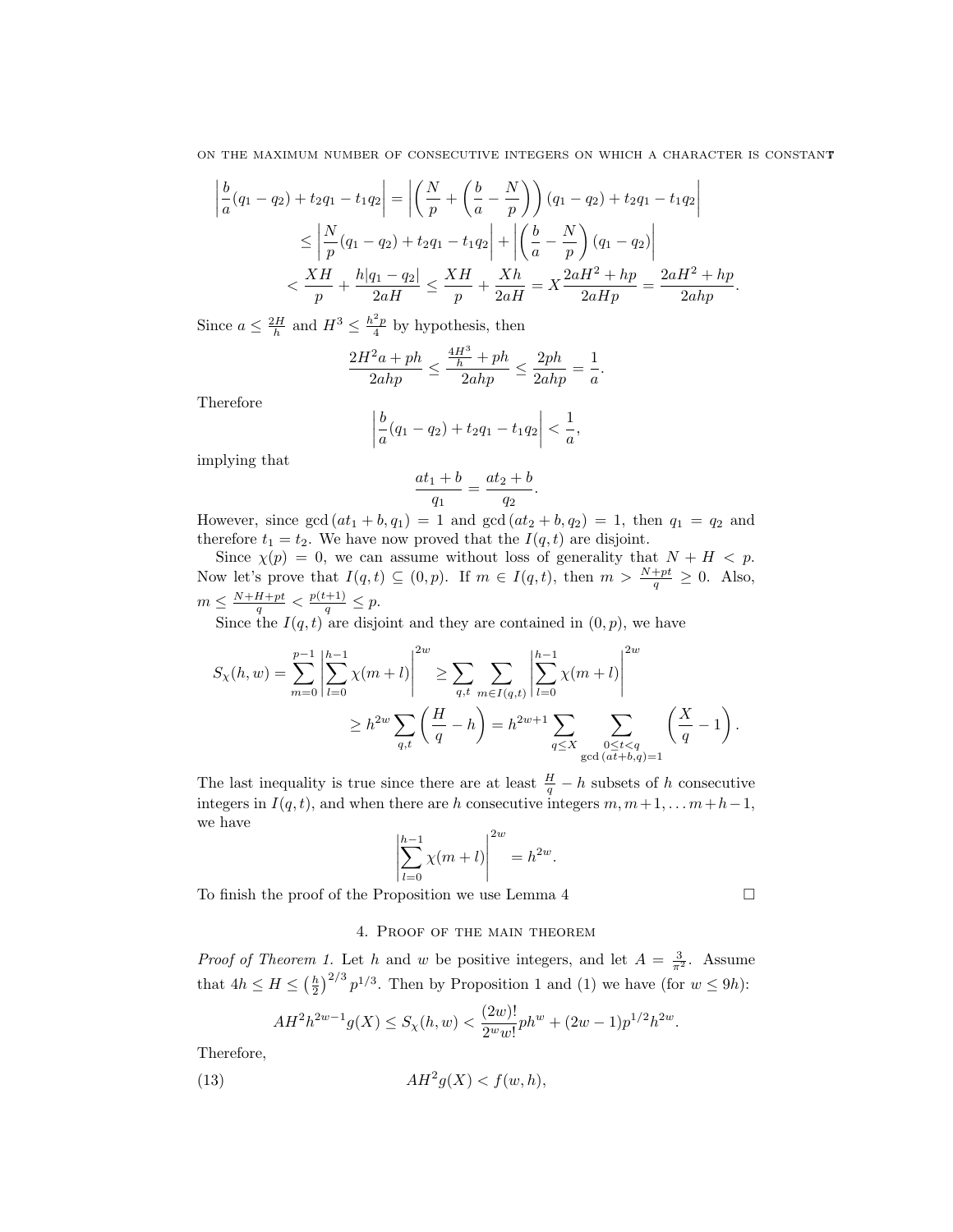where

$$
f(w, h) = \frac{(2w)!}{2^w w!} ph^{1-w} + (2w - 1)p^{1/2}h.
$$

Using techniques from Calculus and an explicit version of Stirling's formula (such as the one in [13] we can choose optimal w and h to make  $f(w, h)$  as small as possible. For the details of this computation see [16] or [17]. For large  $p$ , good choices for h and w are

$$
h = \left\lfloor \left( \frac{e}{2} + \frac{2e+1}{\log p} \right) \log p \right\rfloor,
$$

and

$$
w = \left\lfloor \frac{\log p}{4} \right\rfloor + 1.
$$

From there one can obtain

(14) 
$$
f(w,h) < \left(\frac{e}{4} + \frac{5e+1}{2\log p} + \frac{8e+3}{\log^2 p} + \frac{8e+4}{\log^3 p}\right) \sqrt{p} \log^2 p = K(p)\sqrt{p} \log^2 p.
$$

Assume that  $p \ge p_0$  and  $H \ge C(p_0) p^{1/4} \log p$ . We may assume  $C(p_0) \ge \pi \sqrt{\frac{e}{12}}$ , hence

$$
X = \frac{H}{h} \ge \frac{C(p_0)p^{1/4}\log p}{\left(\frac{e}{2} + \frac{2e+1}{\log p}\right)\log p} \ge \frac{\pi\sqrt{\frac{e}{12}}}{\left(\frac{e}{2} + \frac{2e+1}{\log p}\right)}p^{1/4}.
$$

Let  $X(p_0)$  be defined as

$$
X(p_0) = \frac{\pi \sqrt{\frac{e}{12}}}{\left(\frac{e}{2} + \frac{2e+1}{\log p_0}\right)} p_0^{1/4}.
$$

Note that since  $H \ge \pi \sqrt{\frac{e}{12}} p^{1/4} \log p$  and  $h < \left(\frac{e}{2} + \frac{2e+1}{\log p}\right) \log p$ , then  $H \ge 4h$  as long as  $p \ge 1500$ . Now let

$$
C(p_0) = \sqrt{\frac{K(p_0)}{A g(X(p_0))}},
$$

with  $K(p)$  introduced in (14).

The left hand side of (13) can therefore be bounded from below for  $p \geq p_0$ :

$$
AH^2g(X) \ge A (C(p_0))^2 \sqrt{p} \log^2 p g(X(p_0))
$$
  
\n
$$
\ge K(p_0)\sqrt{p} \log^2 p \ge K(p)\sqrt{p} \log^2 p > f(w, h),
$$

giving us a contradiction, proving that  $H < C(p_0)p^{1/4}\log p$  whenever  $H \leq (\frac{h}{2})^{2/3}p^{1/3}$ . Note that if  $H > (\frac{h}{2})^{2/3} p^{1/3}$ , then  $\chi$  is constant on a subset of H of cardinality at most  $\left(\frac{h}{2}\right)^{2/3} p^{1/3}$ . Therefore,  $H < C(p_0) p^{1/4} \log p$  whenever  $\left(\frac{h}{2}\right)^{2/3} p^{1/3} \ge$  $C(p_0)p^{1/4}\log p$ . For  $p \ge 10^{10}$  we have that  $C(p_0)p^{1/4}\log p \, < \left(\frac{h}{2}\right)^{2/3}p^{1/3}$ , which implies that for  $p \ge 10^{10}$ ,  $H < C(p_0)p^{1/4} \log p$ .

It is not hard to see that  $C(p_0) = \pi \sqrt{\frac{e}{12}} + o(1)$ , thus proving the first assertion in the Theorem.

Table 1 shows values of  $C(p_0)$  for different values of  $p_0$ .

We have been able to attack the problem with asymptotic choices for  $h$  and  $w$ , but we can fix the values of  $h$  and  $w$  and improve the bounds.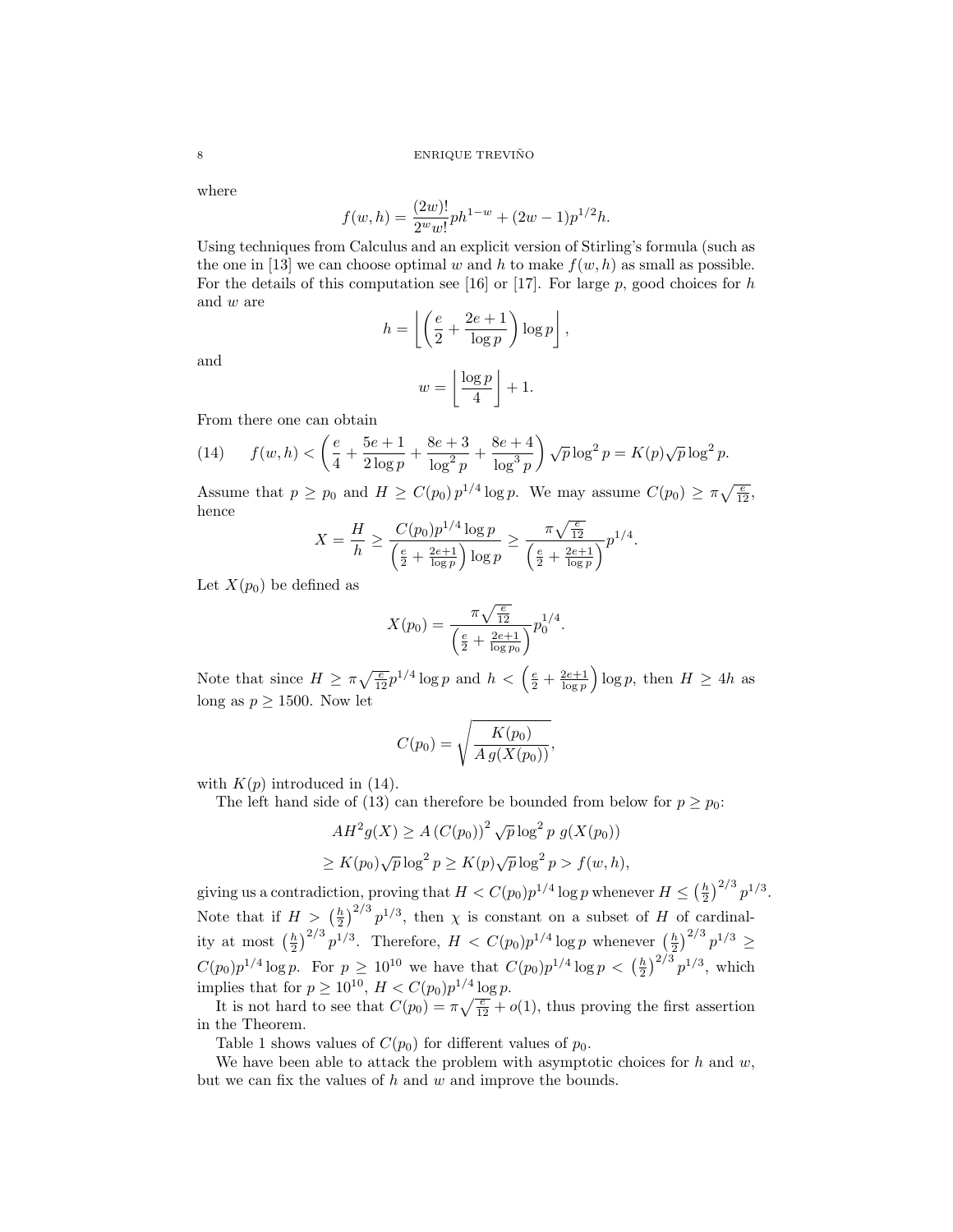| $p_0$       | $C(p_0)$ |
|-------------|----------|
| $10^{10}$   | 1.86591  |
| $10^{12}$   | 1.79646  |
| $10^{15}$   | 1.73289  |
| $10^{18}$   | 1.69225  |
| $10^{20}$   | 1.6722   |
| $10^{30}$   | 1.6126   |
| $10^{40}$   | 1.58304  |
| $10^{50}\,$ | 1.56537  |
| $10^{60}$   | 1.55362  |
| $10^{64}$   | 1.54995  |

TABLE 1. Upper bound  $H$  on the number of consecutive residues with equal character value. For  $p \ge p_0$ ,  $H < C(p_0)p^{1/4}\log p$ .

From Table 1 we have established that  $H < 1.55p^{1/4} \log p$  when  $p \ge 10^{64}$ . Therefore to finish the proof of the theorem, we need to deal with the interval  $2.5 \cdot 10^9 < p < 10^{64}$ .

Let

$$
X(p) = \frac{\pi \sqrt{\frac{e}{12}}}{h} p^{1/4},
$$

and let  $\gamma(p, w, h)$  be defined in the following way:

$$
\gamma(p, w, h) = \sqrt{\frac{f(w, h)}{A\sqrt{p}\log^2 p g(X(p))}}.
$$

Then by similar arguments as before we have  $H < \gamma(p, h, w)p^{1/4}\log p$  whenever h and w are picked such that  $4h \le \gamma(p, h, w)p^{1/4}\log p < (\frac{h}{2})^{2/3}p^{1/3}$  and  $w \le 9h$ . Hence, all we want is for  $\gamma(p, h, w)$  to be at most 1.55, for  $4h \leq 1.55p^{1/4} \log p$  $h^{2/3}p^{1/3}$ . By picking w's and h's as in the Table 2, we complete the proof for  $p > 2.5 \cdot 10^9$  (noticing that with h and w fixed,  $\gamma(p, w, h)$  is concave up, allowing us to just check the endpoints of the intervals).

Let's now prove that for all p we have  $H < 3.64p^{1/4}\log p$ . It is true for  $p = 2$ since  $3.64 \cdot 2^{1/4} \log 2 > 1$ . Now, for  $1.9 \le p \le 3 \cdot 10^6$ , it is true because of the following inequality of Brauer [1] (established with elementary methods):

$$
H < \sqrt{2p} + 2 < 3.64p^{1/4} \log p.
$$

Assume  $p > 1.9 \cdot 10^6$ . We're going to show that in this case, in fact  $H < 3p^{1/4} \log p$ . Note that we have a restriction on h since we want  $H < (\frac{h}{2})^{2/3} p^{1/3}$  to be able to use our machinery. If  $h = 94$ , then for  $p \ge 1.9 \cdot 10^6$  we have  $\left(\frac{h}{2}\right)^{2/3} p^{1/3} > 3p^{1/4} \log p$ . Using  $w = 2$ , we have  $\gamma(p, w, h) < 3$  whenever  $p \in [3 \cdot 10^6, 10^8]$ . Now picking  $w = 3$ we get  $\gamma(p, w, h) < 3$  whenever  $p \in [10^8, 10^{11}]$ . But, for  $p > 2.5 \cdot 10^9$ , we can use the bound of  $H < 1.55p^{1/4} \log p$ , completing the proof.

Remark 2. As mentioned earlier, Norton announced (but didn't give details) that he could prove  $H < 4.1p^{1/4}\log p$  for all odd p and  $H < 2.5p^{1/4}\log p$  for  $p > e^{15} \approx$  $3.27 \times 10^6$ . In Theorem 1 we prove something slightly better than his first claim,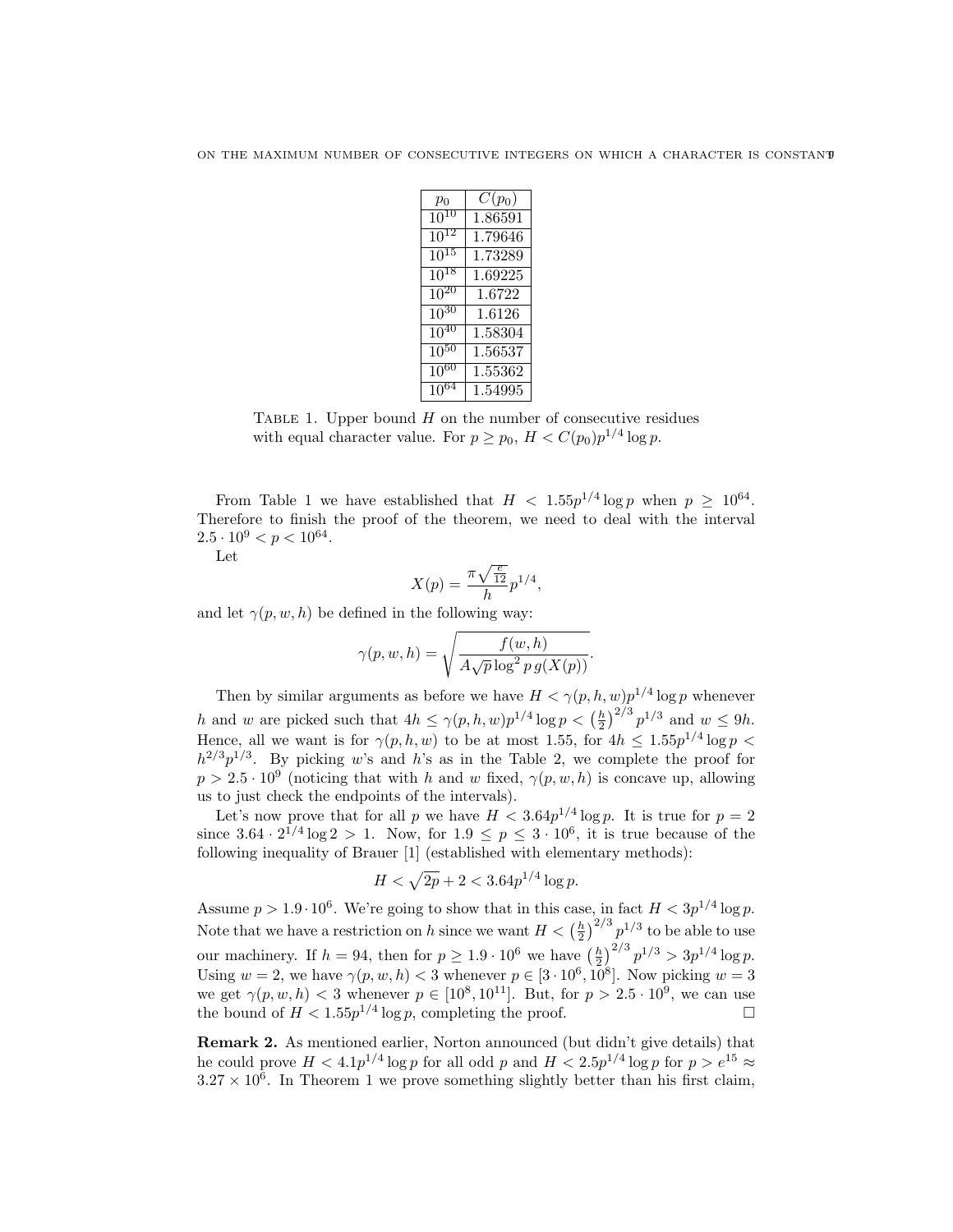10 ENRIQUE TREVIÑO

| w  | h   | $\mathcal{D}$                   | w  | $\hbar$ | $\boldsymbol{p}$                | $\boldsymbol{w}$ | $\hbar$ | $\boldsymbol{p}$                |
|----|-----|---------------------------------|----|---------|---------------------------------|------------------|---------|---------------------------------|
| 6  | 26  | $[2.5 \cdot 10^9, 10^{10}]$     | 6  | 28      | $[10^{10}, 4\cdot10^{10}]$      | 7                | 28      | $[4\cdot 10^{10}, 10^{11}]$     |
| 7  | 32  | $[10^{11}, 10^{12}]$            | 7  | 37      | $[10^{12}, 10^{13}]$            | 8                | 41      | $[10^{13}, 10^{14}]$            |
| 8  | 44  | $[10^{14}, 10^{15}]$            | 9  | 45      | $[10^{15}, 10^{16}]$            | 9                | 51      | $[10^{16}, 10^{17}]$            |
| 9  | 59  | $[1\overline{0}^{17}, 10^{18}]$ | 10 | 62      | $\overline{[10^{18},10^{19}]}$  | 11               | 63      | $[10^{19}, 10^{20}]$            |
| 11 | 71  | $[10^{20}, 10^{21}]$            | 12 | 72      | $[10^{21}, 10^{23}]$            | 13               | 79      | $\left[10^{23}, 10^{25}\right]$ |
| 15 | 82  | $\left[10^{25}, 10^{27}\right]$ | 15 | 96      | $[10^{27}, 10^{29}]$            | 17               | 97      | $\sqrt{10^{29}, 10^{31}}$       |
| 18 | 105 | $[10^{31}, 10^{33}]$            | 18 | 119     | $[10^{33}, 10^{35}]$            | 19               | 127     | $[10^{35}, 10^{37}]$            |
| 20 | 135 | $[10^{37}, 10^{39}]$            | 20 | 149     | $\overline{10}^{39}, 10^{41}$   | 22               | 150     | $[10^{41}, 10^{\overline{43}}]$ |
| 23 | 158 | $[10^{43}, 10^{46}]$            | 25 | 166     | $[10^{46}, 10^{\overline{49}}]$ | 27               | 174     | $[10^{49}, \overline{10^{52}}]$ |
| 29 | 183 | $\left[10^{52}, 10^{55}\right]$ | 31 | 191     | $[10^{55}, \overline{10^{58}}]$ | 33               | 200     | $[10^{58},\overline{10^{62}}]$  |
| 33 | 215 | $\left[10^{62}, 10^{64}\right]$ |    |         |                                 |                  |         |                                 |

TABLE 2. As an example on how to read the table: when  $w = 10$ and  $h = 62$ , then  $\gamma(p, w, h) < 1.55$  for all  $p \in [10^{18}, 10^{19}]$ . It is also worth noting that the inequalities  $4h \leq 1.55p^{1/4} \log p \lt h^{2/3} p^{1/3}$ and  $w \le 9h$  are also verified for each choice of w and h.

but it is hard to judge with his second claim (as our better bound kicks in later). To fill the gap, I will now show that  $H < 2.4p^{1/4} \log p$  for  $p > e^{15}$  (a slightly stronger claim than Norton's). Note that we need only fill in the gap  $e^{15} < p \leq 2.5 \times 10^9$ . For  $h \geq 67$  we have  $2.4p^{1/4} \log p \, < \left(\frac{h}{2}\right)^{2/3} p^{1/3}$  whenever  $p > e^{15}$ . Therefore we have  $H < \gamma(p, w, 67)p^{1/4}\log p$  for  $p > e^{15}$ . We note that  $\gamma(p, 2, 67) < 2.4$  when  $p \in (e^{15}, 10^{7.5})$  and  $\gamma(p, 3, 67) < 2.4$  when  $p \in [10^{7.5}, 2.5 \cdot 10^9]$ , completing the proof of our claim.

Remark 3. If we're looking for the maximum number of consecutive non-residues for which  $\chi$  remains constant, then we can do a little better than  $H < 3.64p^{1/4} \log p$ . In fact we can prove  $H < 3p^{1/4} \log p$  for all odd p. Let's prove it. It is true for  $p = 3$ and for  $p = 5$  since in both cases we have  $3p^{1/4} \log p > p$ . Now, for  $7 \le p \le 2 \cdot 10^6$ , it is true because of the following inequality of Hudson  $[7]^3$ :

$$
H < p^{1/2} + 2^{2/3} p^{1/3} + 2^{1/3} p^{1/6} + 1 < 3p^{1/4} \log p.
$$

We can conclude by noting that for  $p > 1.9 \cdot 10^6$ ,  $H < 3p^{1/4} \log p$ .

#### **ACKNOWLEDGEMENTS**

I would like to thank Carl Pomerance for his useful comments regarding this paper and his encouragement. I would also like to thank Paul Pollack who directed me to McGown's work. Finally, I thank the anonymous referee for his helpful comments.

<sup>3</sup>This inequality was done using elementary methods that build on the work of Brauer [1]. The inequality uses a clever construction that is able to use information on  $g(p, k)$  to bound the number of consecutive non-residues for which  $\chi$  remains constant. However, it does not appear to extend to include the case of the maximum number of consecutive residues